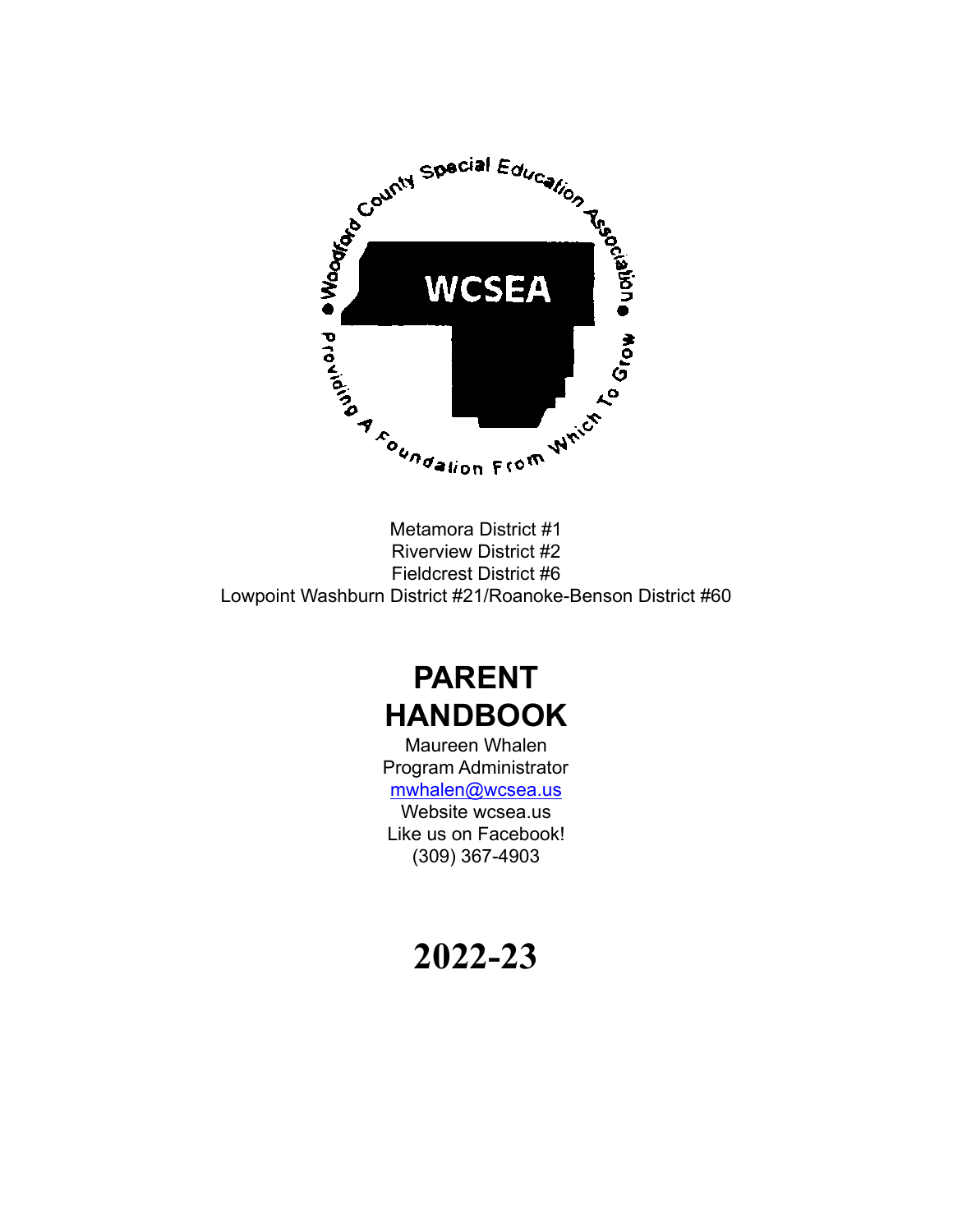**Welcome** to the Bright Beginnings classroom program. Our program is run through the Woodford County Special Education Association. This handbook is provided to inform you of the philosophy, day-to-day procedures, and policies of the program. Please read it very carefully and refer any questions to your child's teacher or program administrator.

We welcome your active interest and participation in your child's education. Thank you for allowing us to be part of your family's life.

# **PROGRAM HANDBOOK**

The program handbook reflects current policies and procedures. The administration reserves the right to establish or change policies/procedures, as deemed appropriate. Parents will be notified of such changes. It is the responsibility of the parent to read the handbook entirely and become aware of its contents. The remainder of this handbook is organized by topic in alphabetic order.

# **ARRIVAL AND PICK UP**

Established times have been set by each teacher for students to arrive at school and be picked up at school. Classroom staff is not available to supervise children who are brought to school prior to the established time or left at school after the established pick-up time. Situations such as parental separation/divorce/joint custody/restraining orders must be clearly explained to the classroom teacher. Documentation regarding custody or parental rights may be required. **Please discuss these very important matters privately and promptly with the classroom teacher.**

## **ASSESSMENT**

The classroom program utilizes authentic assessment to gather, record, and report information about children's development and progress. Actual samples of work, photographs, and written records of performance will be collected and shared with you. This method is ongoing and provides an accurate description of growth and change in your child's skills. Activities are planned daily to introduce new skills, model skills, provide experience and practice, and document progress.

Your child's teacher will complete a **preschool skills summary using the High Scope COR** for most students three times per year. This is somewhat like a report card, documenting the skills your child performs and is developing in a variety of areas. The teacher will also be collecting samples of your child's developing skills using a **portfolio.** This will be shared with you at parent teacher conferences and contains 3 collection periods. Some teachers may use other forms of assessment in order to gather data and report on your child's progress.

Students who receive special education services will also have progress updates on their goal/objectives at the same time as report cards are issued for students in grades K-12. Baseline data is gathered during the evaluation process for our students receiving special education. Skills are closely monitored using rubrics from Play Based Interventions (Linder) and The Illinois Early Learning Guidelines.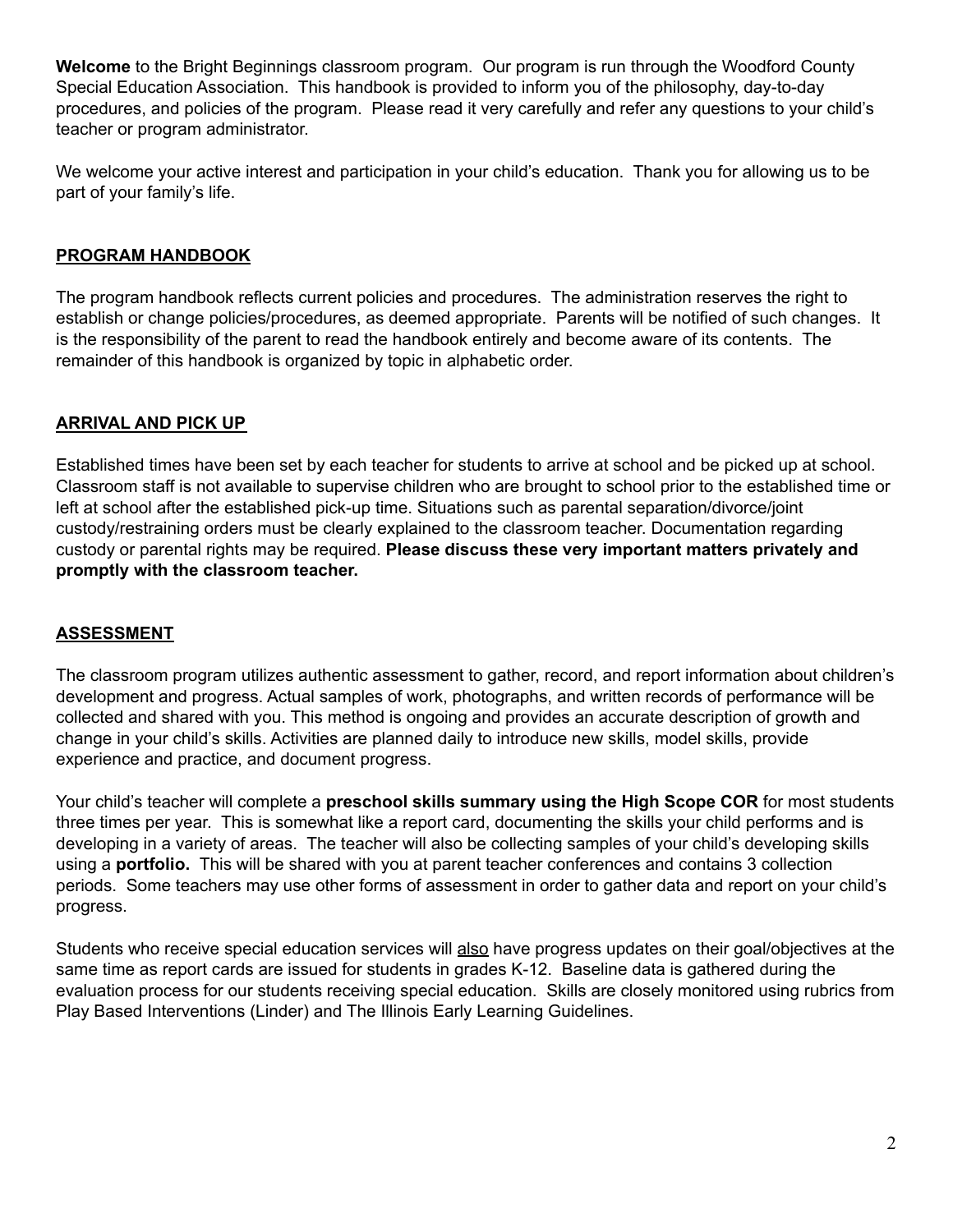# **ATTENDANCE**

Students are expected to be at school every day unless they are ill or there is a family emergency. **If a child is sick, he/she must stay home for his/her own sake and in consideration of classmates and staff.** Your child's teacher will provide you with the local district policy of phoning in absences and providing a doctor's note for extended absences.

Our program is designed to build positive school habits and skills necessary for long-term success in school. We do this through a structured, consistent routine. Plan to have your child attend school every day.

- 1. Students are expected to demonstrate regular school attendance. This includes arriving on time for school each day and being picked up on time each day.
- 2. Parents are expected to follow district procedures and phone in absences.
- 3. If a pattern of absences develops during the school year, the teacher will contact the program administrator to report the problem. Parents will be contacted for more information and to develop a plan for regular school attendance. It may be determined that the Bright Beginnings program is not the best match for family needs and your child will not be able to continue attending. Tardiness, including late arrivals and pick-ups, are included in this category.

## **BACKPACK**

The book bag/backpack is a very important link between home and school. It should travel to and from school with your child daily. Try to find one that he/she can open and close independently. Be sure to check the book bag every day for informative notes from the teacher or the office, and to look at your child's creations with him/her. Children should not bring money, toys, or other items not necessary for school.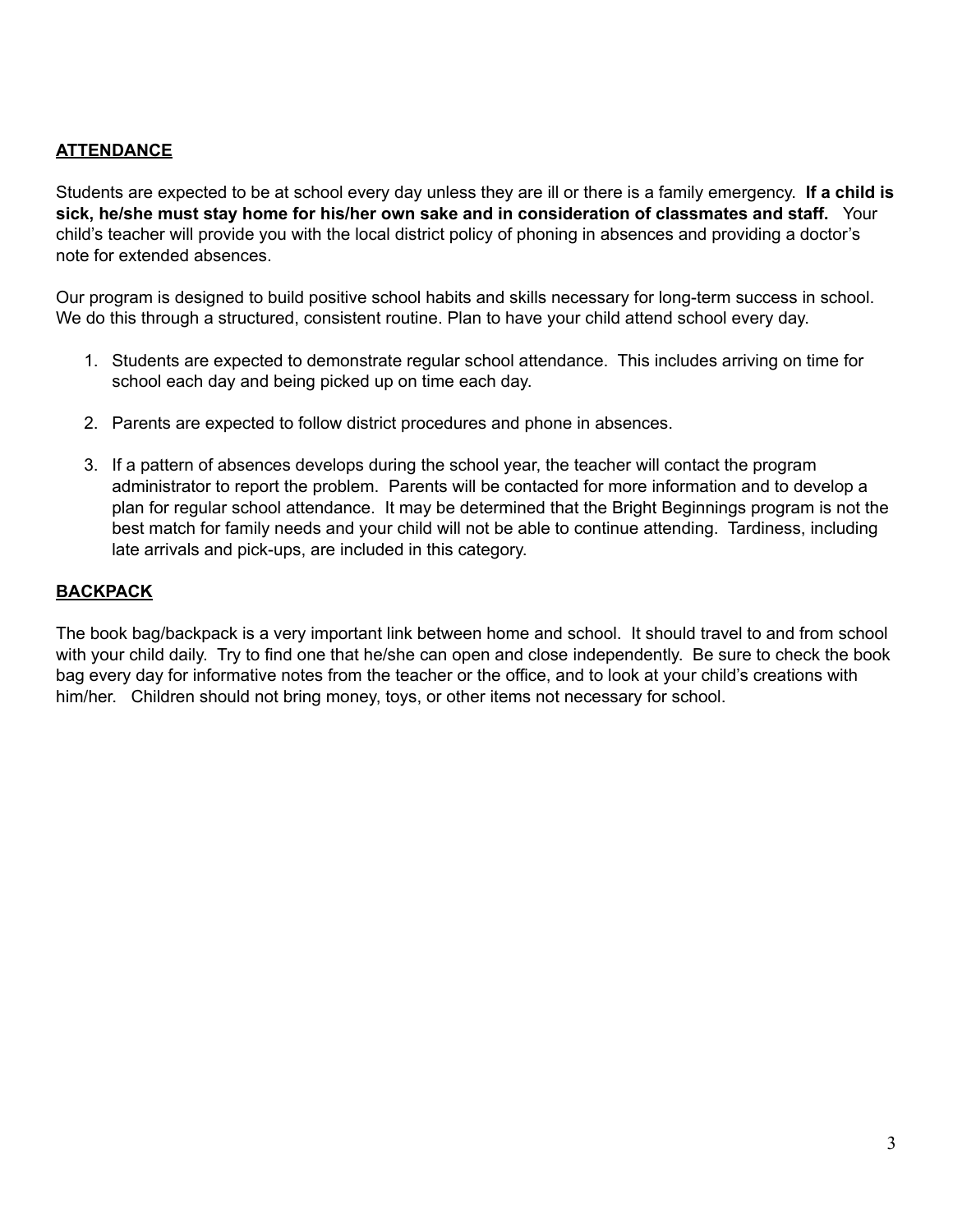# **BEHAVIOR MANAGEMENT**

The conduct of children in the Bright Beginnings program shall be based on the fundamentals of the Center for the Foundations of Social Emotional Learning. The pyramid model is the foundation for our approaches:



- 1. Teachers are properly trained in social emotional learning.
- 2. Staff work to build supportive, responsive relationships with students and promote these between parents and children.
- 3. Programming at school is high quality.
- 4. Social skills groups are conducted to target specific needs using a social emotional learning curriculum.
- 5. Some children receive more intensive social skills instruction based on data/needs shown in the classroom.

Social emotional development and behavior management is based on the belief that all children must understand and maintain a reasonable code of acceptable behavior and follow the school rules set by the adult school staff. Children need to understand the consequences of their actions and choices and learn to accept responsibility as a member of the classroom community. The classroom teacher will provide you with a copy of the classroom rules. Most classrooms have the same basic rules, focusing on respect and kindness. These rules are consistently referred to throughout the day as a learning tool. The first month of school is spent learning the rules and routine, as well as establishing relationships.

The following methods are used to instill a safe, productive learning environment for all:

- **Social skills emphasis –** the program uses social skills lessons, as well as daily activities, modeling, and books that emphasize self-control, responsibility, and respect. Staff promotes the labeling and expression of feelings, problem solving with peers and adults, and the ability to self-calm.
- **Structure** a predictable routine is followed each day with a visual schedule that is reviewed as the day begins, showing children what will happen each day.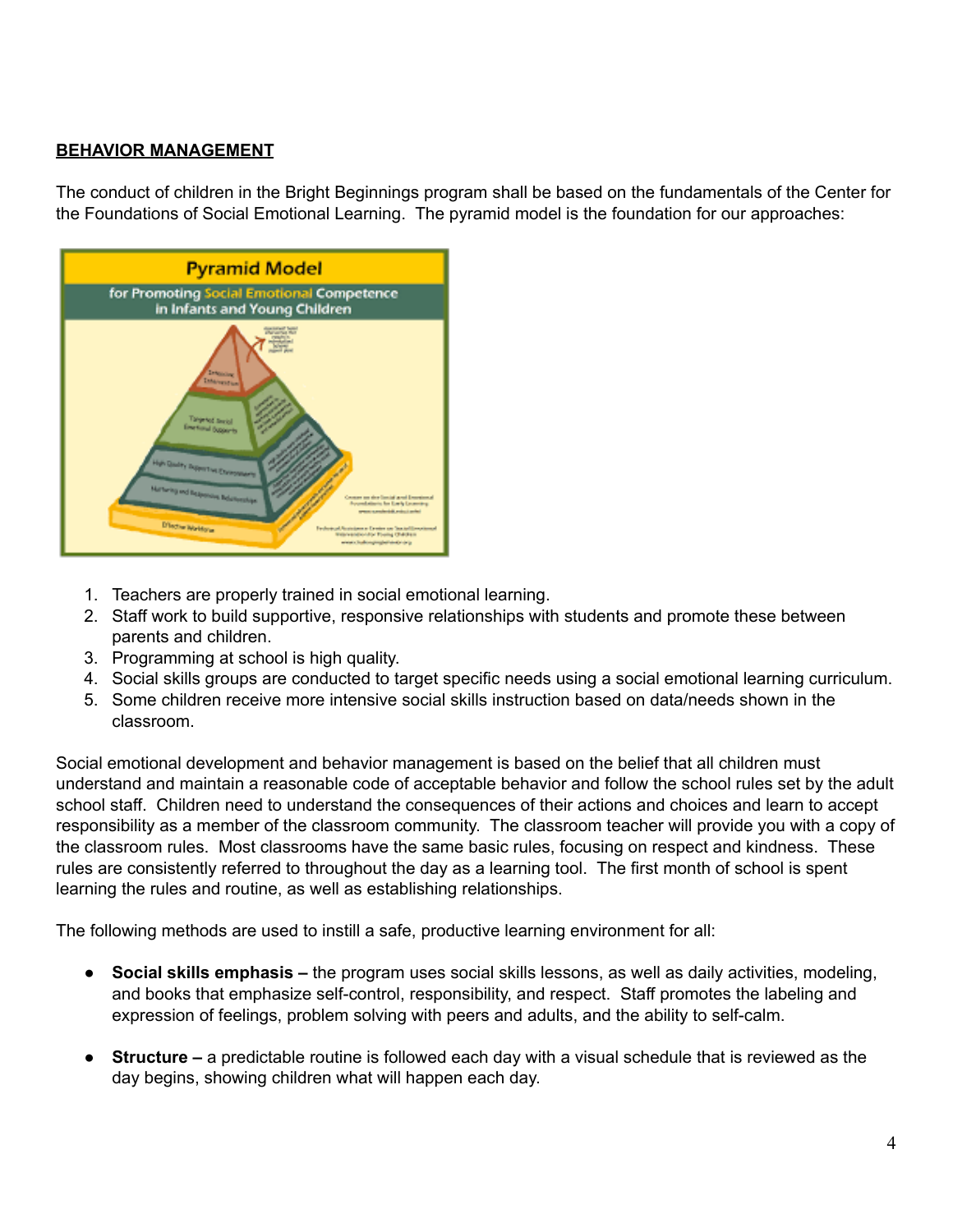- **Vocabulary** children must understand words and concepts related to following rules and getting along with others. Words such as rules, expectation, choice, responsibility, behavior, and consequence will be modeled and discussed.
- **Self -Control –** children must learn to delay gratification by waiting their turn, sharing materials, listening to the ideas of others, and managing their emotions such as excitability, disappointment, and anger. Staff will use books, discussions, puppets, lessons, and modeling to reinforce self-control. Strategies to self-calm including counting, deep breathing, and sensory activities will be reviewed weekly.
- **Class Discussions –** classroom staff will lead discussions regarding social behavior in the classroom. Good deeds and kind actions will be highlighted as much as possible. Problems that involve the class will be discussed with the children to encourage group problem solving.
- **Focus on the Behavior –** young children are exploring emotions and independence. It is inevitable that they are going to get into some sort of mischief. The staff focuses on the behavior, not the child, when interacting with the child. This means that the children are not made to feel badly about themselves.
- **Verbal Redirection –** a technique used often to redirect a child's words or actions to something more appropriate. Child is throwing blocks. The teacher says, "The blocks stay on the floor." Child walks away from circle time. The teacher says, "I need you to stay with me on the carpet." The redirection is given once or twice, in a very short, simple phrase with the adult stepping back to give the child space to redirect their actions.
- **Physical Redirection** same concept as verbal redirection, but some children require hands on support to change the activity. Some need hand over hand redirection to pick up toys. Some need physical guidance to move to another center.
- **Direct statement** used firmly, but fairly, in a nonthreatening manner. Some children respond faster and better when told directly what to do or what not to do. Child attempts to poke another child with a crayon. Teacher says, "You may write with the crayons or color with the crayons. You may not poke anyone with a crayon." Teacher walks away.
- **Offering choices –** choices are given in a situation when a child is misbehaving or is having difficulty with another child. A choice is only given when it is an option. When things are expected, choices are not given. For example, children are expected to clean up, to listen to the teacher, to go home at the end of the day... Child wants to go to the sand table but it is full. The child is angry. Teacher says, "You may go to blocks or art." If the child does not choose, the teacher repeats the choices and that is all that is said. Sometimes, the teacher may add, "If you do not make a choice, I will make it for you." Child takes a car from another child in the block area. It is the only one. The other child just started playing with the car and is crying. Teacher will give two or three other items as choices for the child to play with. The teacher may give the child the option of setting a timer for the car or waiting for the car. If a child is having difficulty staying with the group at story time, the teacher may use a choice of "You may stay here with your friends and sit quietly or you may wait for us at the table. Those are your choices." Snack choices may be given.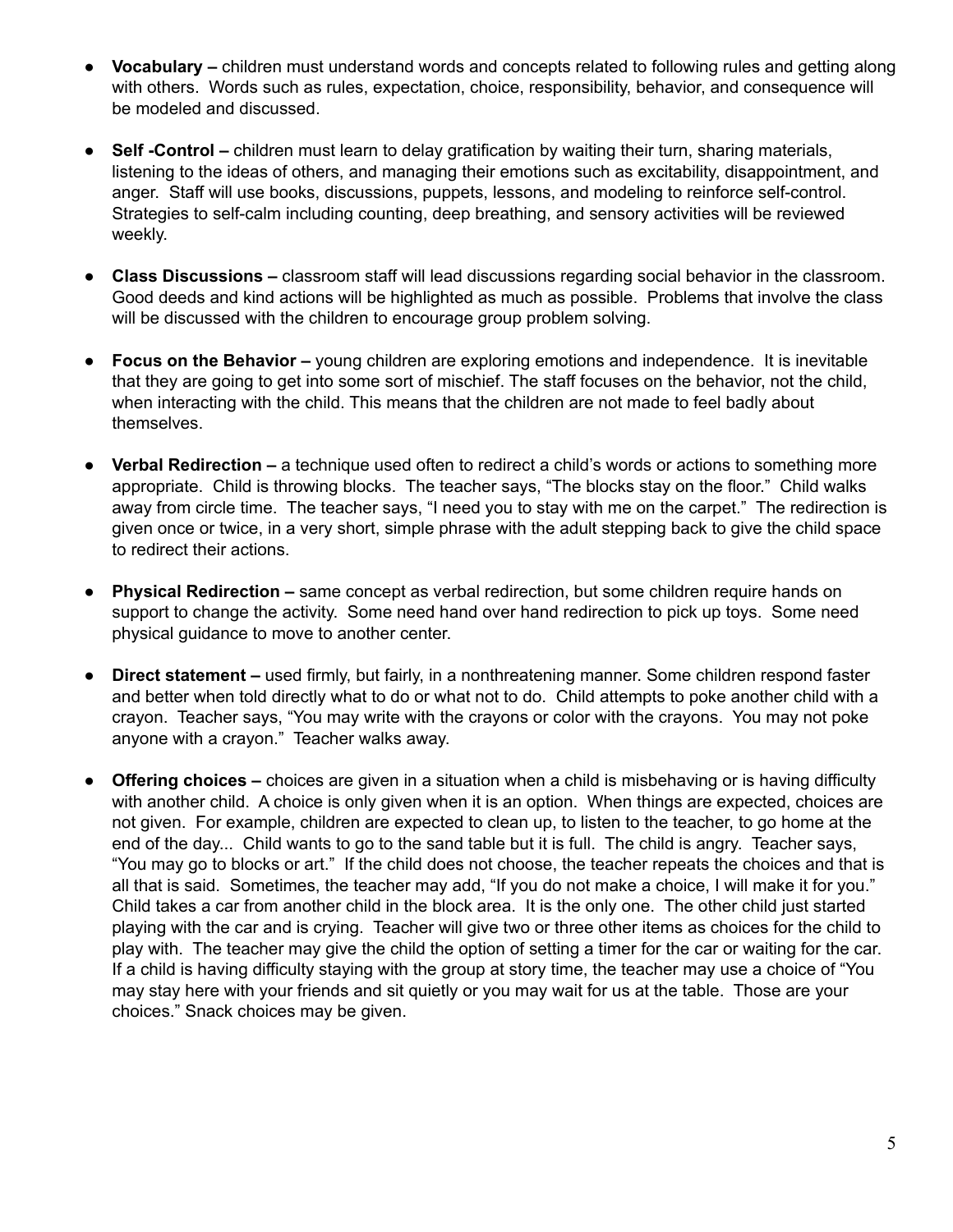- **First, Then first, then is a simple strategy used when children want to jump ahead to a preferred** activity and not follow the class expectation. The child leaves centers at clean up time and joins in the music activity on the rug. The teacher would go to the child and state, "First clean up the toys, then music." This strategy is often used with pictures of expected behaviors and activities.
- **Rule reminders** school staff reminds children of the classroom and school rules when a child is acting inappropriately. "The rule at school is we run outside, we walk in the school. I expect you to walk inside the school.
- **Implementing clear consequences** a consequence is simply a natural and logical result of an action. At times, the teacher will give a warning to a child or group of children if they are acting inappropriately. The teacher will let them know the consequences if the behavior does not change. "Girls, I know you are having fun but your voices are too loud in the housekeeping area. You need to talk softer to each other like this (teacher demonstrates a softer voice) or you will have to leave the center." If the group does not quiet down, the teacher would immediately follow through with the consequence by removing the girls from the center. The teacher would simply state that the expectation was to quiet down, they did not do that; therefore, they cannot stay in the center. The teacher would not dialogue anymore.
- **Debriefing –** when appropriate, a child's actions will be discussed with them following an incident of misbehavior. Staff will discuss what happened, the child's feelings, and a better way to do things in the future.
- **Removal from a situation or area –** at times, the above methods are unsuccessful. Some children need more adult support to manage behavior or calm down. This could include separating children who are not getting along, having a child sit or move to an area of the classroom, away from stimulation, to calm. If a child will not go on their own, a staff member may need to assist them with physical guidance. This is not considered time out. It is time to calm, or regroup, in order to get back to the activity. Staff will use strategies to help the child relax and be able to think reasonably. In the event that a child is lacking self-control or may harm themselves or others, temporary restraint or removal from the classroom may be needed.
- **A specific behavior management plan –** children may require more specific assistance and intervention to manage behavior when the above methods are still not resulting in positive change. Parents work with school staff to develop a specialized plan to teach appropriate skills and reduce negative skills.
- **CPI Nonviolent Crisis Intervention** Strategies are used to build an effective culture of safety in the classroom. It is a safe, non harmful behavior management system designed to provide the best possible care, welfare, safety and security for individuals presenting a range of crisis behaviors.

Our goal is to help all children develop and maintain appropriate relationships and self- control. Learning to follow rules and routines is a big part of this. The age and development level or disability of the child is always taken into consideration.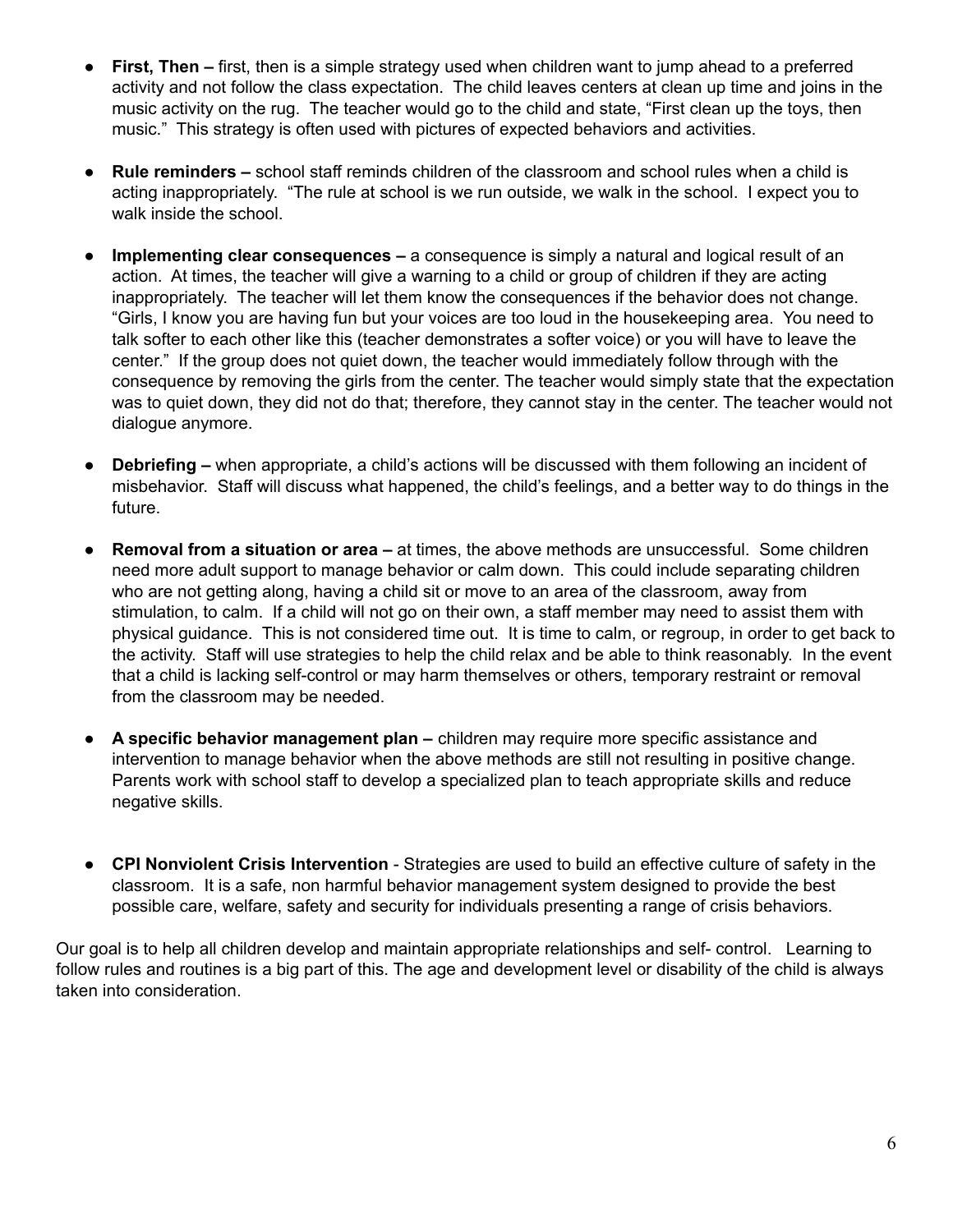# **BRIGHT BEGINNINGS NEWSLETTER and CORRESPONDENCE**

A weekly program newsletter is sent home with students. Some classrooms have a home school notebook or daily sheet that goes back and forth. All classrooms have a web page or use social media to communicate with parents. WCSEA has a Facebook page and website that are updated frequently. If you have specific questions for the teacher, send a note, email or call the school during times designated by the teacher. Parent teacher conferences are held twice per year. IEP meetings are scheduled once per year, or more, as needed. We welcome communication and visits to the classroom so you are informed!

# **BLENDED CLASSROOMS**

Blended preschool classrooms have students who do and do not receive special education (IEP) services attend class together. All classes are blended with a typical class size of up to 15 students per session. Students receive different levels of instructional and environmental support, based on individual needs. This model provides a very successful learning environment for all children, fostering acceptance, patience, and most of all, respect. Most of our classrooms are blended.

# **BOOK LENDING LIBRARY**

Families may use the lending library at the Woodford County Special Education Association office in Metamora. Parent resources include books and videos on hundreds of topics that interest parents with young children. If there is a particular topic you are interested in, contact your child's teacher. We can arrange to check out materials for you, through the classroom. Children's books may also be checked out through your child's classroom.

# **CLASSROOM VOLUNTEERS AND PARENT INVOLVEMENT**

Parents are encouraged to support the classroom in many ways. Each classroom welcomes parent or grandparent volunteers to assist children at center time, read to individual children, or play games. All regular volunteers are subject to a criminal background check, as required by law. Parents are also welcome to schedule time to visit the classroom from time to time without being a regular volunteer. Call or email your child's teacher to volunteer.

# **COVID 19**

Covid 19 caused many things to change in our classroom program. The classroom teacher will provide you with the latest updates based on current IDPH policies in the event of an outbreak.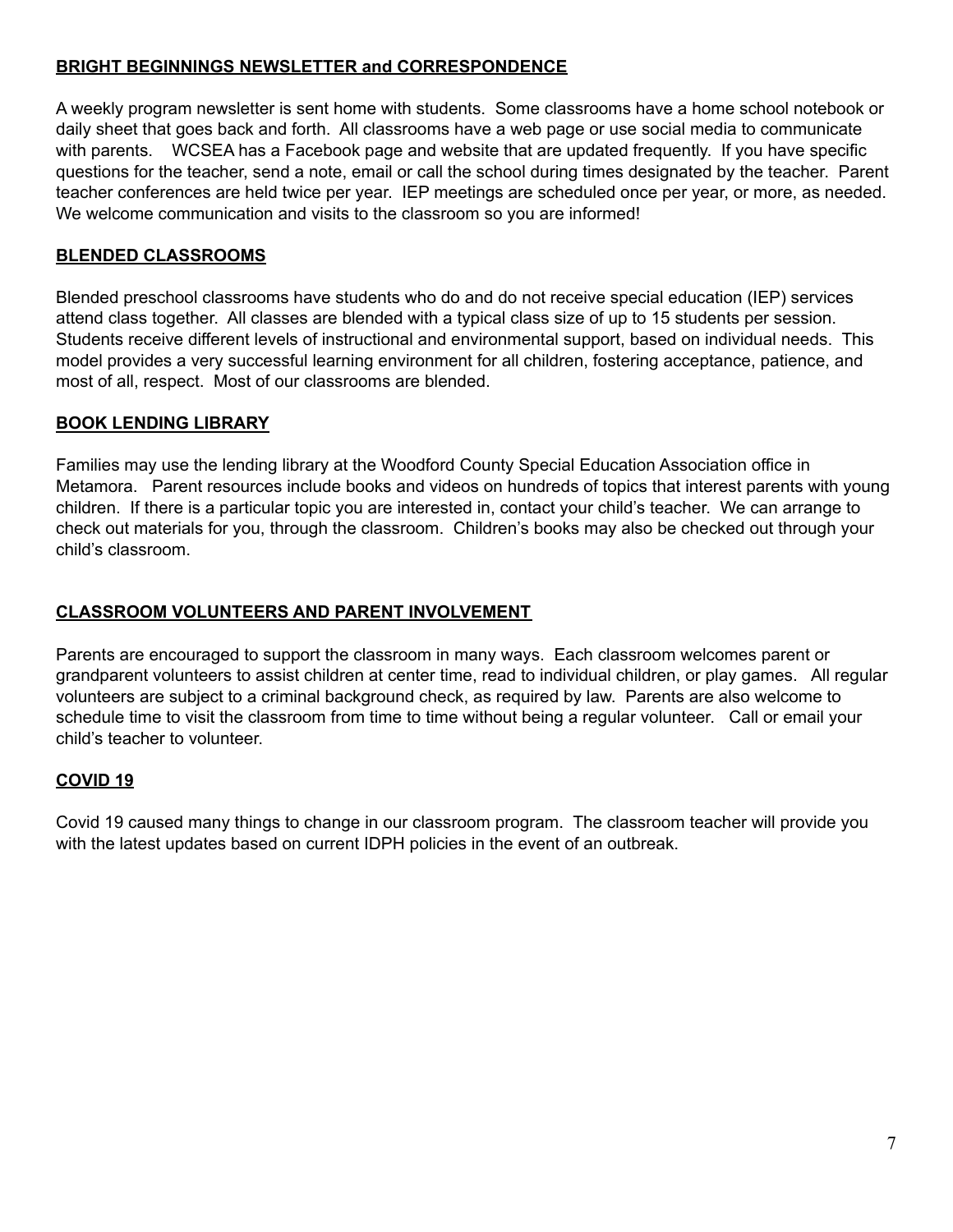# **CURRICULUM**

Our program uses the HighScope Curriculum. HighScope's education approach emphasizes "active participatory learning." Active learning includes direct, hands-on learning experiences with people, objects, events, and ideas. HighScope takes the learning process beyond traditional academic subjects by applying methods that promote independence, curiosity, decision-making, cooperation, persistence, creativity, and problem solving in young children.

A second unique feature is our curriculum content, the social, intellectual, and physical building blocks that are essential to young children's optimal growth. Our content areas are organized in eight main categories that correspond to state and national learning standards; the categories are (1) Approaches to Learning; (2) Social and Emotional Development; (3) Physical Development and Health; (4) Language, Literacy, and Communication; (5) Mathematics; (6) Creative Arts; (7) Science and Technology; and (8) Social Studies.

Our program also uses the Illinois Early Learning Guidelines (to develop foundational skills for children who are working on skills like task completion, joint attention, turn taking, learning to use language).

Examples of skills worked on in a Bright Beginnings classroom include:

- Phonological awareness (rhyming, phoneme segmentation, discriminating sounds)
- Comprehension
- Vocabulary
- Book skills and knowledge (print progresses from left to right, top to bottom)
- Print knowledge (print has meaning and conveys a message names, words, signs)
- Sound and letter awareness
- Quantity and number (counting by rote, meaningful counting, number recognition)
- Math concepts (more/less, big/little, today/yesterday/tomorrow)
- Patterning/sorting (sort items by color, shape, size or similarity, match a simple pattern)
- Seriating/Shapes (ordering items by size, shape skills)
- Developing relationships with others (naming peers, interacting with peers/adults, expressing feelings, working in a group)
- Understanding rules (follows routine, restates rules and reasons for rules, accepts redirection from an adult, begins to develop self control)
- Group discussions listens to and contributes ideas
- Group projects works with two to three other children
- $\bullet$  Representation builds or draws things that represent something else
- Active play with gross motor skills ball skills, group movement games like Simon Says, the Hokey Pokey.
- Active play with fine motor skills manipulates toys such as Legos, small blocks, unifix cubes, cuts with scissors, glues items to paper, paints, draws, and writes

# **DRESS CODE/CLOTHING**

Preschool-aged children are very busy and active learners. Please dress your child in clothes that allow him/her to move and explore. Shoes and socks are strongly recommended for safety reasons**.**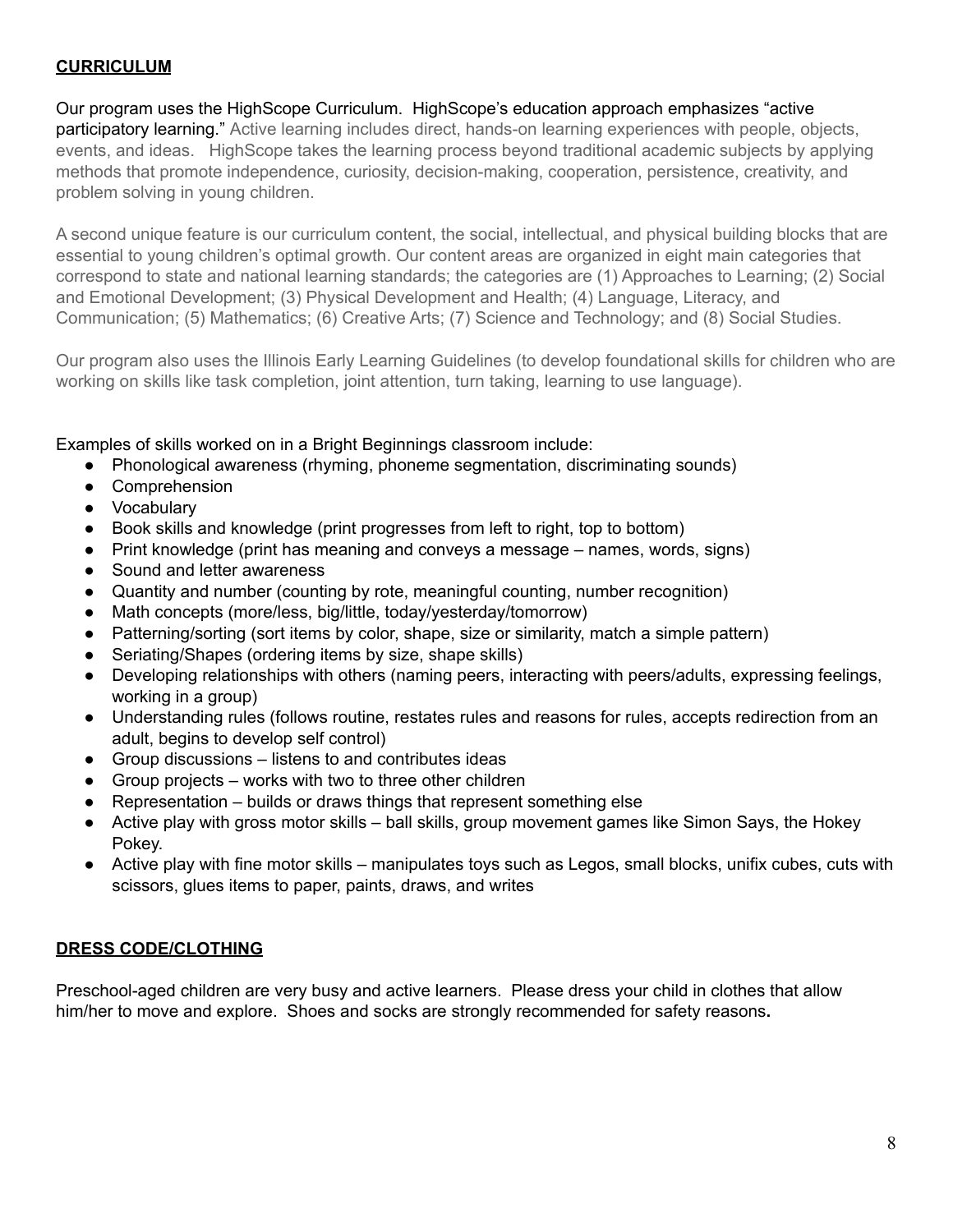# **ELIGIBILITY FOR BRIGHT BEGINNINGS – PRESCHOOL FOR ALL AND EARLY CHILDHOOD**

There are two types of eligibility and access to the Bright Beginnings classroom program. Some children are eligible through **Preschool For ALL (PFA).** They participated in a developmental screening and were found to be "at risk" of academic failure. Children may exhibit mild developmental delays, lack experience, or have other factors within the family or home environment that present a need for a structured preschool program prior to Kindergarten.

The Bright Beginnings program also serves preschool age children with disabilities through **Early Childhood.** Students have participated in a screening and comprehensive evaluation called a play based assessment. Students are eligible for special education services and have Individualized Education Plan (IEP), which designates specialized instruction, related services, and any accommodations to help them develop skills.

Three, four, and five-year old children (not yet eligible for kindergarten) may be considered for the Bright Beginnings program. The Illinois State Board of Education clearly states that children who are age eligible for kindergarten (five years old on or before September 1 of each year) cannot remain in Bright Beginnings PFA.

# **EMERGENCY PROCEDURES**

Fire and tornado emergency procedures are practiced in the classroom on a monthly basis. Each district has established safety procedures in the event of a crisis situation. All school staff know these procedures.

Each school district has established school safety procedures for the protection of students, staff, and parents. Most districts have a central door to enter and all other doors are locked. Visitors, including parents, are required to sign in at the central office. Parents may be required to wear a visitor's badge.

In the event of extreme heat, snow or ice, please listen to the local radio/TV stations or check the school website to find out if school is canceled or will be dismissed early. School districts make every effort to have children attend school. However, if current or forecasted weather conditions may risk the safety of students, staff, or parents, school may be closed or dismissed early so your child may return home safely.

# **FAMILY SUPPORT**

In addition to the classroom newsletter, Bright Beginnings offers other resources for families. Please refer to Facebook for more information about activities. Preschool families are informed about district family events. WCSEA has a Parent Advisory Council that meets monthly with representatives from districts and WCSEA Administration. You will be notified via facebook and your classroom communication about upcoming events for parents/families.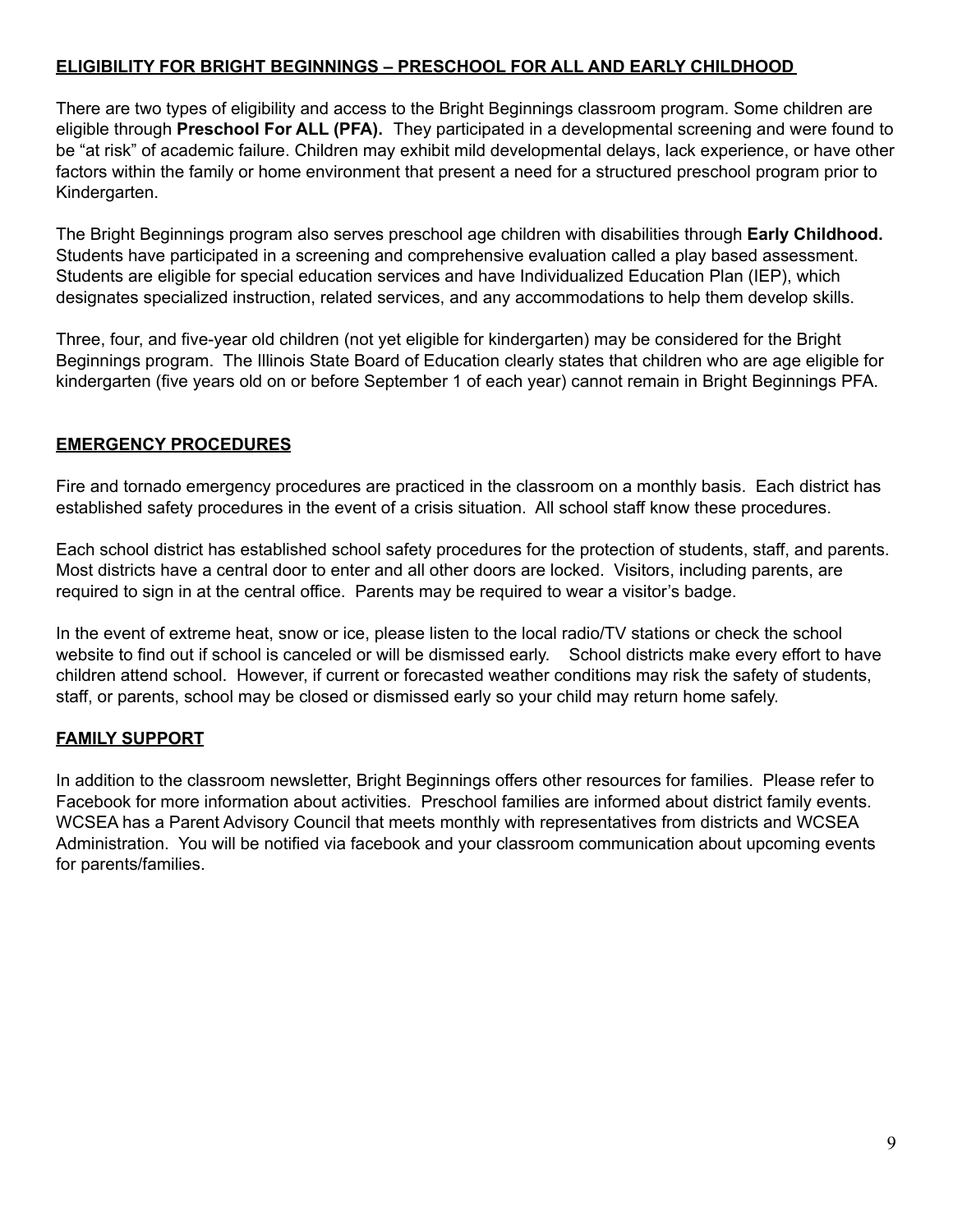## **GRIEVANCE POLICY**

It is our hope that you will be very pleased with your child's classroom program. If a concern arises, we ask that you first speak directly with your child's classroom teacher. They are in the classroom every day and directly oversee what happens in their classroom. If the teacher cannot address your concern or you cannot come to an agreement, please contact the WCSEA office to speak with the program administrator. If your concern relates to transportation, please direct your call to the local district.

At all times, respect shall be shown to parents and we ask that respect be shown to staff**.** Staff members will not continue conversations that become abusive or threatening and have been instructed to promptly end phone calls or meetings if this occurs. Any incidents of this nature will be reported to the local district principal and the WCSEA program administrator. The administration will determine the appropriate course of action.

## **HANDWASHING**

For your child's health and safety and the health and safety of others in the classroom, all children and adults should wash hands upon arrival at school, before eating or preparing food, after using the bathroom, and after wiping their nose. Hands should be washed with soap and warm water and dried with a paper towel but hand-sanitizer may be used. Staff will help children learn to become independent in hand washing.

# **HEALTH CONDITIONS/ALLERGIES/PHYSICAL LIMITATIONS/DIET**

For your child's safety, it is imperative that you inform the classroom staff if your child has any medical conditions, allergies, dietary restrictions, or physical limitations. Alert the teacher if your child takes prescription medication and if any side effects may be seen at school. If a child requires medication or a health procedure at school, written instructions and/or a prescription are required from the child's physician. Training/demonstration for staff may also be required. NO MEDICAL PROCEDURE OR MEDICATION WILL BE GIVEN WITHOUT PROPER DOCUMENTATION FROM A LICENSED MEDICAL PHYSICIAN, AUTHORIZED TO TREAT AND DISPENSE MEDICATION, per the Illinois School Code. This information must be provided in a timely manner, allowing school staff adequate time to review information and make any needed preparations. **Please discuss these individual matters with the classroom teacher prior to the child's first day of school.**

# **HOLIDAYS/BIRTHDAYS**

Classrooms may plan special activities for major holidays (Halloween, Christmas, Valentine's Day, and Easter) but will not have formal holiday parties. Please check with the teacher regarding birthday treats.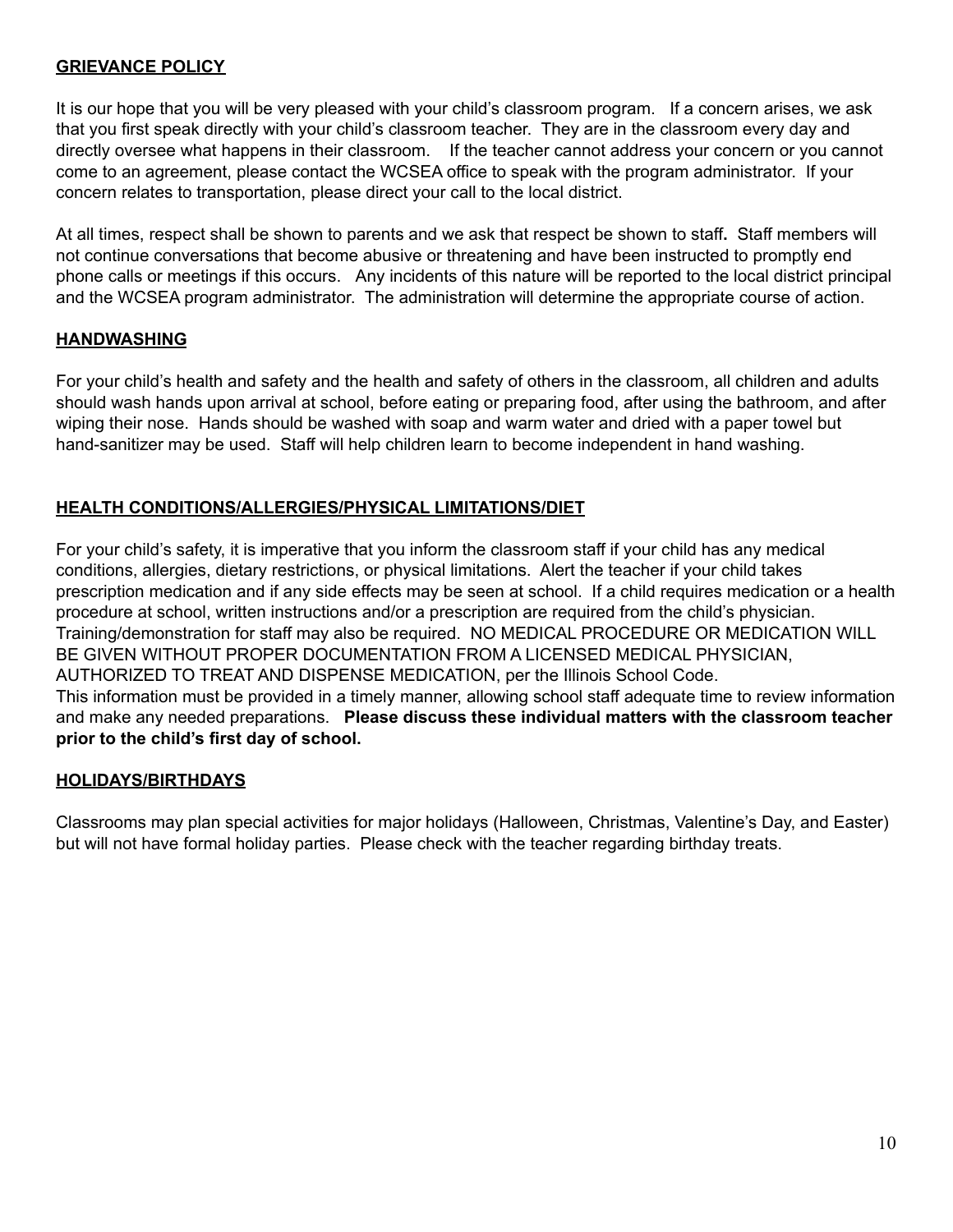# **ILLNESS**

Each classroom follows the local district guidelines and policies regarding illness. If symptoms of illness are present, staff will contact parents or the emergency designee. A school is no place for an ill child. Parents should develop an emergency illness plan, recognizing that there is a chance that children could become ill or hurt at school. Consider - who do I know that could pick up my child at school on very short notice? Who can care for my child in the event they are sick and can't attend school for a day or more?

When parents or emergency contacts can't be reached, your child sits and waits/ they can become worried, especially since they don't feel well. This can all be avoided by keeping children home who have recently been sick, are sick, or just aren't feeling well and may be coming down with something. Since some illnesses come on almost without warning, get your emergency plan figured out now.

If your child has been out of school due to COVID 19 or Influenza A or B, specific protocols must be followed as required by the Illinois Department of Public Health. These will be explained to you, if applicable.

If your child has been out of school due to a contagious illness such as impetigo, pinkeye, or ringworm, a physician's note showing treatment is required for re-entry. Additional requirements are in place in each district regarding head lice.

If your child has undergone surgery, a physician's note regarding the return to school is required. Any limitations should be included in the note.

## **Absolutely do not send children to school displaying the following conditions:**

- **Diarrhea ( no loose stools for 24 hours)**
- **Vomiting (no vomiting for 24 hours)**
- **Fever (fever free for 24 hours without medication)**
- **Mouth sores**
- **Sore throat**
- **Rash**
- **Eye discharge**
- **Persistent coughing**
- **Persistent runny or stuffy nose**
- **Illness which prevents the child from participating comfortably in program activities – this often includes bad colds and coughs**
- **Illness which calls for greater care than the staff can provide without compromising the health and safety of other children**
- **Lethargy, irritability, persistent crying, difficulty breathing or other signs of possible severe illness**
- **ANY SIGN OF COMMUNICABLE DISEASE SUCH AS: chicken pox, measles, mumps, pink eye, MRSA hepatitis, skin lesions and CMV**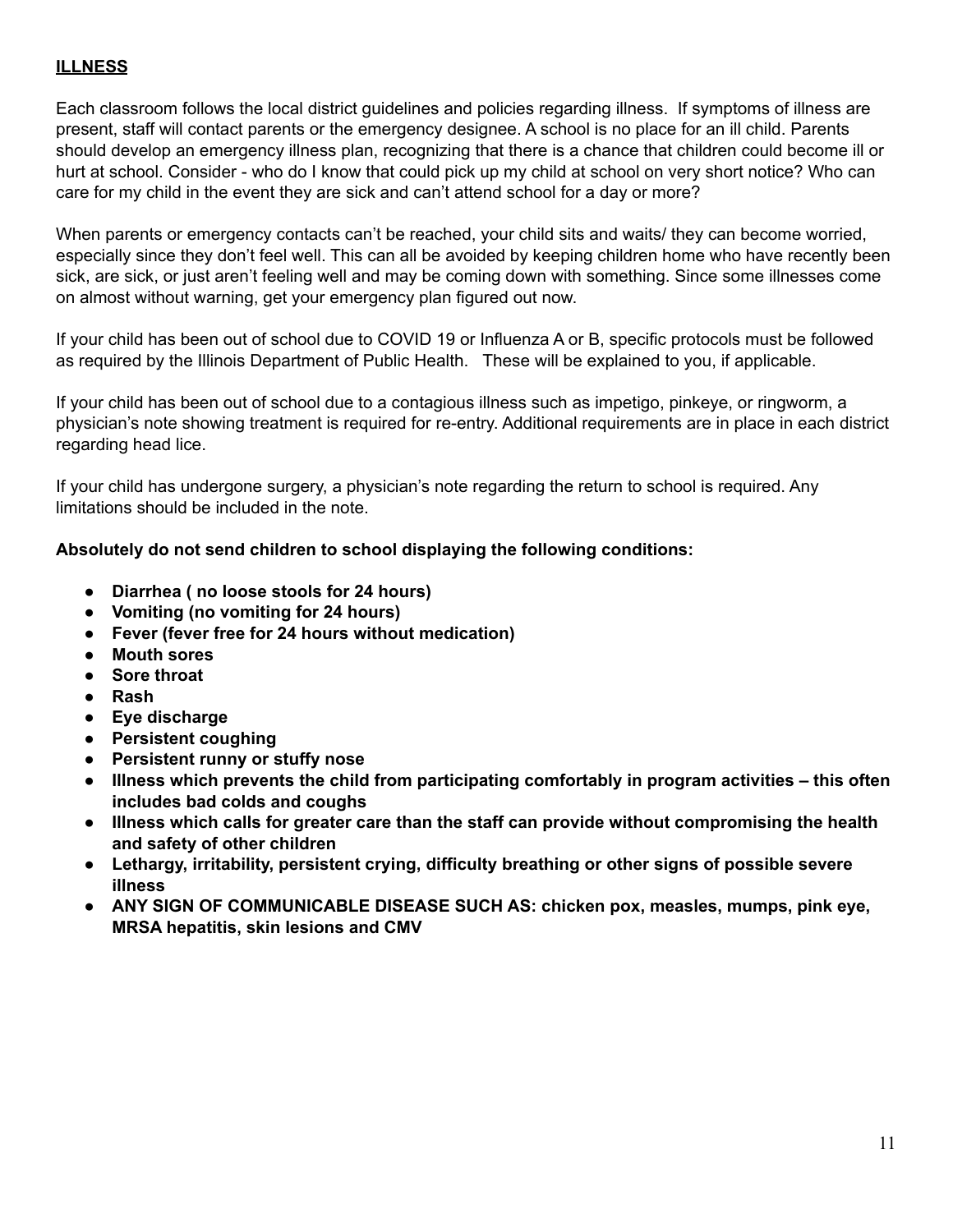# **INJURY**

Children may scuff a knee or bump an arm or elbow from time to time. These occurrences usually involve a hug, soap/water, and a bandage. Ice packs may be used to prevent swelling or bruising, based on a particular injury. Universal precautions to prevent the contact or spread of blood borne pathogens are used by staff. Teachers use professional judgment regarding notes home about minor injuries. They will send a note home, based on the severity of the incident. If a child's injury is beyond what staff is able to treat or if staff is concerned about a particular injury or complaint from a child, parents/emergency designees will be contacted by phone. The incident will also be documented in writing by school staff, using a district accident report form. If an injury is life threatening, an ambulance will be called.

# **KINDERGARTEN TRANSITION**

The Bright Beginnings program has a transition process for all children who are in their last year of preschool. During the second semester, the Bright Beginnings teacher will plan different activities designed to prepare students, staff and parents for the kindergarten year. Activities include reading books about kindergarten, visiting the kindergarten classrooms, meeting with kindergarten staff, or informing parents of district kindergarten registration requirements, kindergarten roundup, and kindergarten procedures. Sometimes, the needs of students require even greater preparation for kindergarten transition. These are handled on a case-by-case basis but we begin working on plans in January of each year.

# **LOCAL DISTRICT SAFETY**

All local districts maintain certification of asbestos free and lead free environments, life safety building inspections by the Regional Office of Education, firefighter inspections of fire extinguishers, and school bus inspections.

# **MANDATED REPORTER STATUS**

Illinois State law requires all school personnel to report suspected incidents of child abuse and neglect. The Bright Beginnings and local district staff are aware of their responsibilities with the law and follow proper procedures, as needed. All reports to the child abuse/neglect hotline are confidential.

## **PARENT TEACHER CONFERENCES**

Parent teacher conferences are formally scheduled 1-2 times per year to review your child's progress. Other conferences may be scheduled as needed to discuss individual questions.

Parents of students receiving early childhood or speech services will also participate in an annual review during the spring of each year. Student progress toward goals and objectives on their IEP will be reviewed and recommendations for the next school year will be discussed.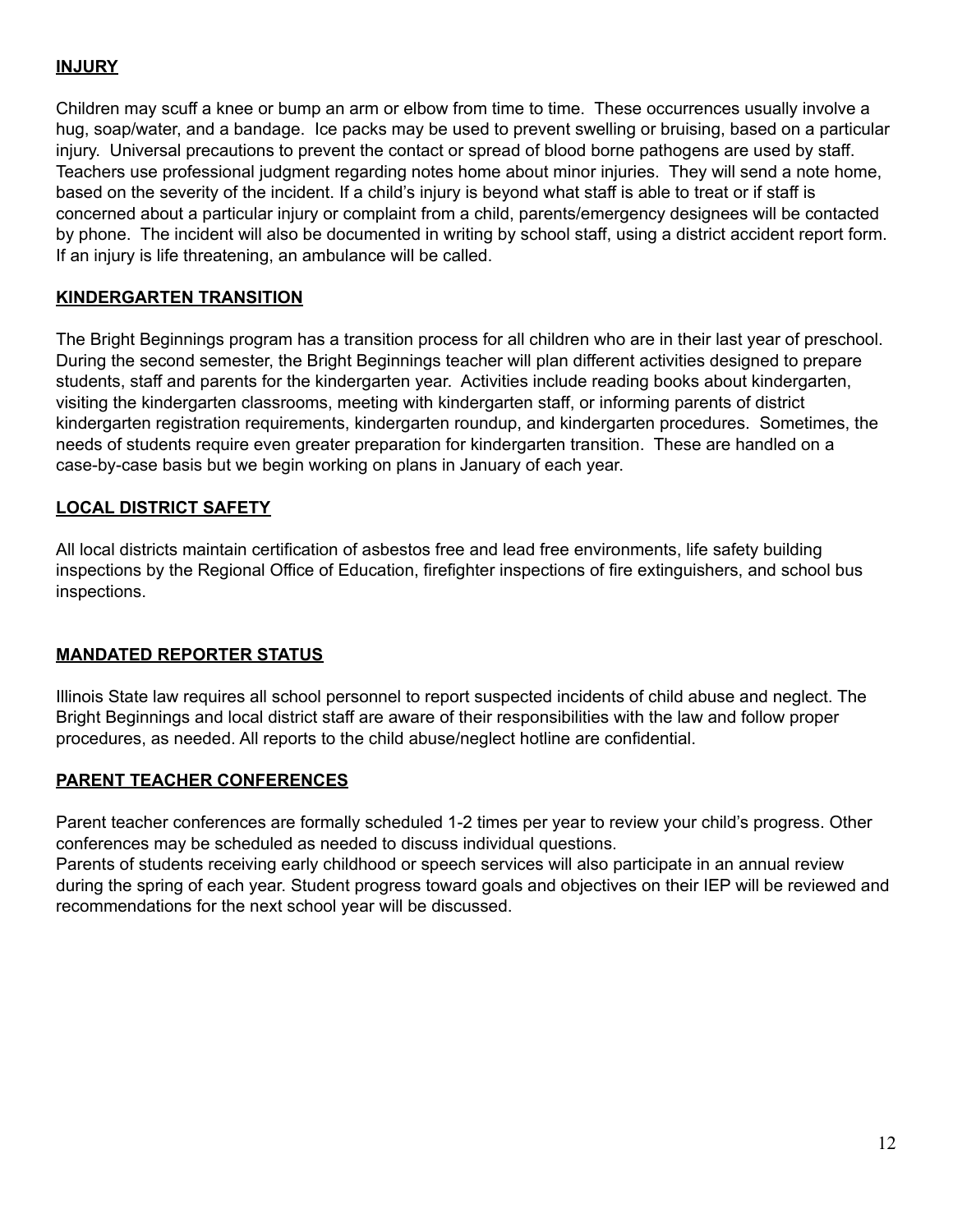# **PHILOSOPHY**

The Bright Beginnings program follows **the National Association for the Education of Young Children's (NAEYC)** guidelines for developmentally appropriate practices and the **Illinois State Board of Education's Early Learning and Development Standards**. The classroom activities and environments are age appropriate and individual appropriate. There is a balance of teacher directed and child directed activities. We respect individual, family, and cultural differences and promote respect and acceptance. You will find a variety of developmental levels and ages in the preschool classroom. Children are provided with materials and activities that match their development level.

If children are not ready to work on a particular skill such as rhyming words, the teacher will target the precursor skill to the activity with that child or find another appropriate activity.

## **RELEASE OF RECORDS OR INFORMATION**

Student and family information is confidential and cannot be released to anyone other than the parent/legal guardian without written parent consent. DCFS and officers of the court supersede this law. If you would like us to speak with an outside agency or district, a release of information form must be completed and signed. The release is good for one year.

## **REMOTE LEARNING**

In the event of a local, statewide or national pandemic or other type of emergency situation, the school district may cease to have students attend at the school. Remote Learning may be initiated. Remote learning means that your child will not physically attend school but they will still be provided lessons, instruction, and opportunities to engage virtually. Teachers and staff use a variety of methods to reach and teach students, as well as support parents and caregivers. Remote learning will be used on School Improvement or Teacher Institute Days. Your district may use Remote Learning for Snow Days. If your child has been quarantined due to COVID, they will be provided Remote Learning, daily.

### **REQUIRED RECORDS**

All children must have a courthouse copy of their birth certificate, a school physical (must be within one year of the first day of school) from a licensed physician, a record of up-to-date immunizations and proof of income. These are all requirements of the Illinois School Code. These must be on file prior to the child starting school, as well as the general registration forms for our program.

## **SCHOOL CALENDAR**

The Bright Beginnings Program follows the school calendar of the local district where the child is attending. This calendar will be furnished to parents upon enrollment.

### **SNACKS**

A small snack is offered each day with water, juice or milk. The classroom program follows preschool snack guidelines provided by the United States Department of Agriculture (USDA). A snack menu is provided to parents. If your child has a special diet due to allergies or a medical condition, we will work with you to provide an appropriate alternative and safe snack. A snack menu will be provided to you by your child's teacher.

### **STAFF QUALIFICATIONS**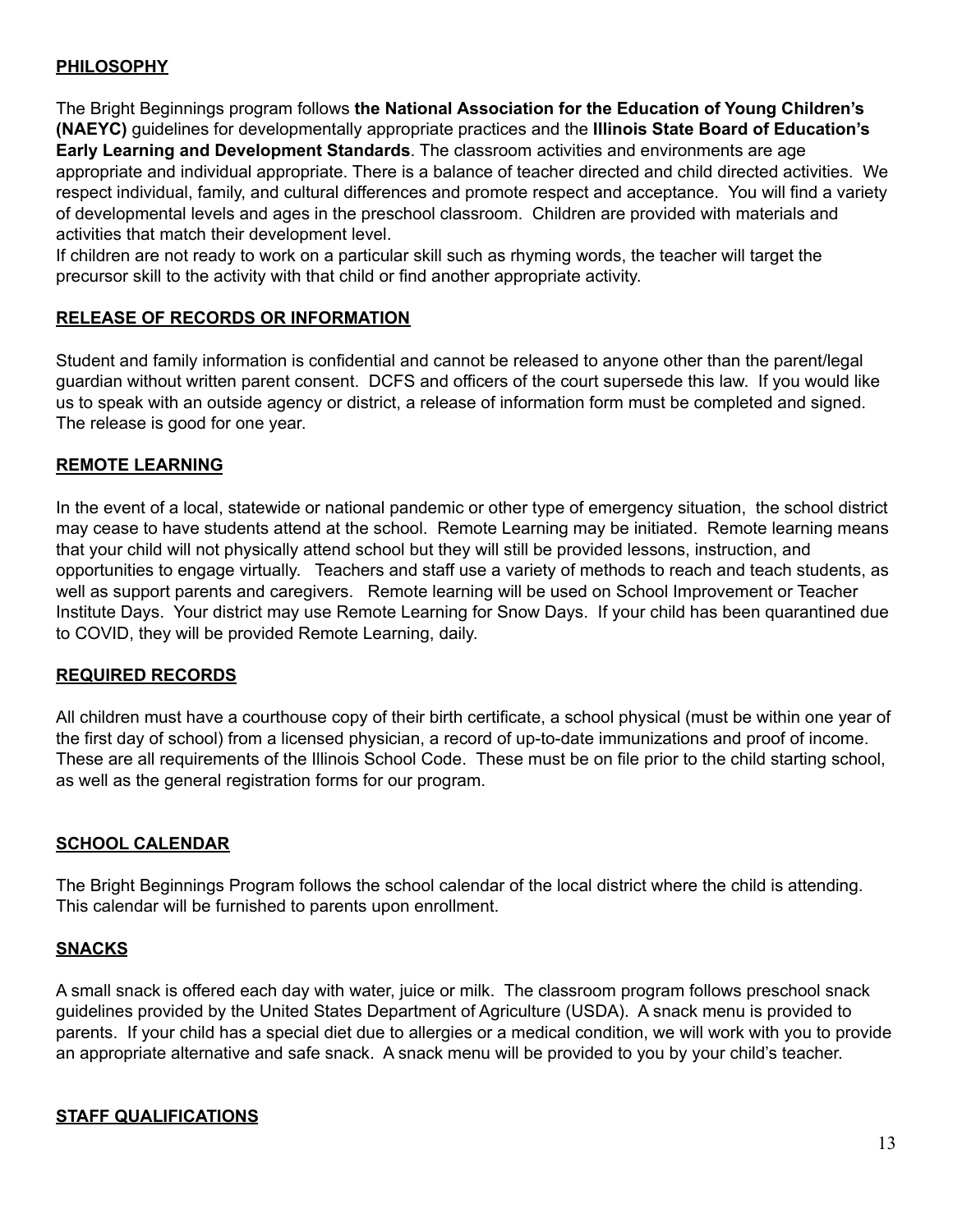Teachers in the Bright Beginnings program are required to have an Illinois Professional Educator License They have completed a program of study at an accredited university and have a bachelor's or master's degree in education. Teacher Assistants are required to have an Illinois Paraprofessional License. All staff have had a criminal background check including fingerprinting. Staff participates in continuing education through coursework or teacher education workshops.

# **SUSPENSION AND EXPULSION**

Public Act 100-105 Suspension - Expulsion of Children Birth to Five Governor Rauner signed Public Act 100-105 on August 14, 2017. The law will take effect on January 1, 2018. The goal of Public Act 100-105 is to ensure that early childhood programs engage in best practices in their disciplinary actions by prohibiting the use of expulsions due to child behavior. Planned transitions, after documented attempts to address the child's needs, are not considered expulsions. The bill also puts in place a system to track transitions, providing data to better understand the issue and identify the need for additional resources. This is particularly troubling given that research suggests that school expulsion and suspension practices are associated with negative educational and life outcomes. Early suspension, expulsion, and other exclusionary discipline practices contribute to setting many young children's educational trajectories in a negative direction from the beginning. This has long term consequences for children, their families, and the schools that they will later attend. As needed, Bright Beginnings will provide multiple observations of challenging behavior, communication with the family, planned interventions, and further discussion if a transition out of the program (to receive further resources) is needed.

# **TOILETING**

Children will take bathroom breaks during the day. Children are encouraged to take care of personal hygiene and dressing as independently as possible. Keep things simple and dress your child in clothing that is easy to take off and on for purposes in the restroom. This saves a lot of time. If your child is not yet toilet trained, staff encourage children to follow a bathroom routine that includes being as independent as possible with dressing/undressing, as well as washing hands. Children will be changed, as needed. All toileting supplies such as diapers/pull ups; wipes and a change of clothes are the responsibility of the parents. . Staff will notify parents when supplies are getting low.

Please note: It is a good idea to limit drinks prior to boarding the school bus since many children have a long bus ride.

# **TRANSITION INTO THE PRESCHOOL PROGRAM**

All parents will be provided registration forms and an introductory letter and flier about the classroom program. A mandatory orientation visit (parent and child) will be scheduled and staff will explain the classroom day and get to meet each other. Bussing arrangements are made at this time. Any special circumstances that will help a child transition into the program will be discussed at this time. If you need assistance with form completion or other requirements, please let the teacher know. We are happy to assist you.

# **TRANSITION OUT OF THE PRESCHOOL PROGRAM**